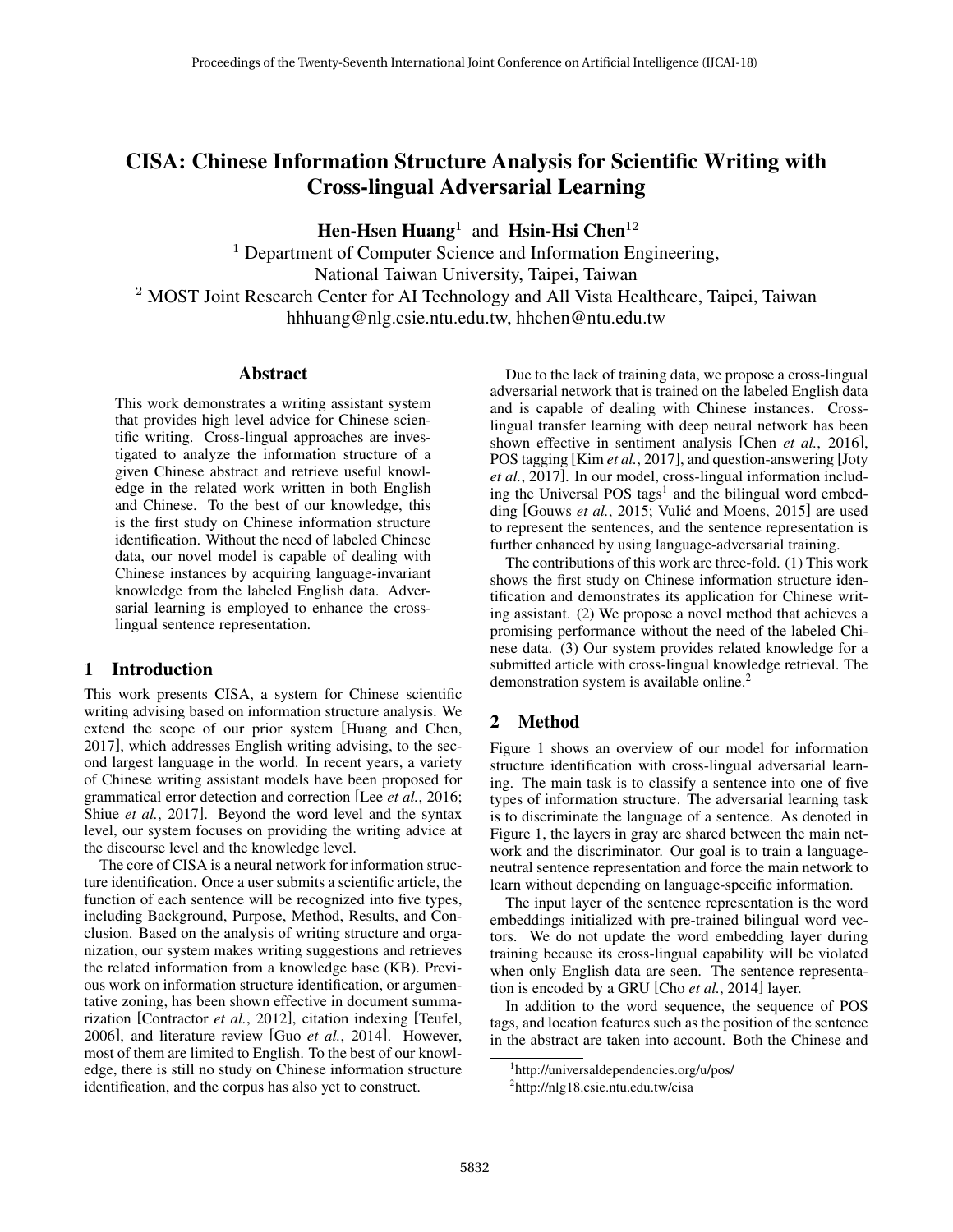

Figure 1: Overview of our model. The layers in gray are shared between the main network and the discriminator.

| <b>Type</b> | <b>English</b> | <b>Chinese</b> |
|-------------|----------------|----------------|
| Background  | 471            | 250            |
| Purpose     | 590            | 114            |
| Method      | 1,117          | 227            |
| Results     | 1,031          | 120            |
| Conclusion  | 185            | 25             |

Table 1: The training (English) and the test (Chinese) data.

the English POS tags are converted to the Universal POS tags for the cross-lingual purpose. Note that language-specific features such as bag of words are excluded although some of them have been shown useful in the monolingual task.

#### 3 Evaluation

NTHU Academic Writing Database, $3$  which consists of 597 labeled English abstracts in the EECS domain, is adopted as the training data. For evaluation, we manually annotate 100 Chinese abstracts in the EECS domain as the ground-truth. The statistics of both datasets are given in Table 1. From UM-Corpus, a large-scale English-Chinese parallel corpus[Tian *et al.*, 2014], we select 30,000 English and Chinese sentences in the Thesis domain for training the language discriminator.

As shown in Table 2, we evaluate our method in different settings. The main network for information structure identification is denoted as MAIN, the main network that is co-trained with the language discriminator is denoted as MAIN+ADV, and SEQ denotes that sequence modeling on the top of the model is employed to maximize the probability of the whole abstract. The Viterbi algorithm is performed to find the most likely sequence. En/En and Ch/Ch denote the monolingual performances by 10-fold cross-validation on the English and the Chinese datasets, respectively. En/Ch denotes the crosslingual performances, where the model is trained on the English data and tested on the Chinese data.

The cross-lingual MAIN model achieves an F-score of 58.17%, which is slightly superior to that of its monolingual counterpart trained on the small Chinese dataset. This result shows that the basic model, which regards the information from bilingual word embeddings and the Universal POS tags,

| Model        | En/En  | Ch/Ch     | En/Ch   |
|--------------|--------|-----------|---------|
| MATN         | 65.60% | 57.06%    | 58.17%  |
| MAIN+SEO     | 71.58% | $62.09\%$ | 66.10\% |
| MAIN+ADV     | N/A    | N/A       | 63.88%  |
| MAIN+ADV+SEO | N/A    | N/A       | 71.93%  |

Table 2: Performances of our method in different settings. Marcoaveraged F-scores are reported.

is capable of cross-lingual generalization. Sequential modeling is useful for both monolingual and cross-lingual models.

The language-adversarial learning strategy further improves the MAIN and MAIN+SEQ models. Co-training with a language discriminator successfully reduces the performance gap between the source and the target languages. The adversarial model with sequence labeling achieves a promising F-score of 71.93%, making a significantly improvement over all other models for the target language ( $p < 0.01$ ).

## 4 Cross-lingual Knowledge Retrieval

We construct a KB with the results extracted by information structure identification. For each sentence in a collection of EECS abstracts written in both English and Chinese, we label its information structure type and insert it into the KB as a node. The relation between a node pair in the KB is denoted by the tuple of their types. For example,  $\langle Purpose, Method \rangle$ denotes a relation between nodes  $a$  and  $b$ , where  $b$  is the method for the research goal a.

For an abstract submitted to CISA, each sentence will be labeled with its information structure type and linked to the related nodes with the same type in the KB. Various types of knowledge stored in the KB will be retrieved by using graph traversal. Finally, CISA will list the feasible approaches to user's research goal, the potential applications of the proposed method, and so on.

For the linking of cross-lingual information, the sentences in both English and Chinese are represented by using the bilingual word embeddings. Once all the nodes in the KB and the sentences in the submitted abstract are encoded as vectors in the same space, their relatedness can be computed by using cosine similarity. An evaluation on 100 abstracts shows our sentence representation achieves an MRR of 0.70 in cross-lingual sentence retrieval.

## 5 Conclusion

This work presents CISA, the first system for Chinese information structure analysis. We propose a model for Chinese information structure identification without the need of labeled Chinese data. The multi-label, finer-grained information structure analysis will be explored in the future.

#### Acknowledgements

This research was partially supported by Ministry of Science and Technology, Taiwan, under grants MOST-105-2221- E-002-154-MY3, MOST-106-2923-E-002-012-MY3 and MOST-107-2634-F-002-011-. We thank the Writing Center at National Tsing Hua University for providing us the corpus.

<sup>3</sup> http://writcent.nthu.edu.tw/writcent/